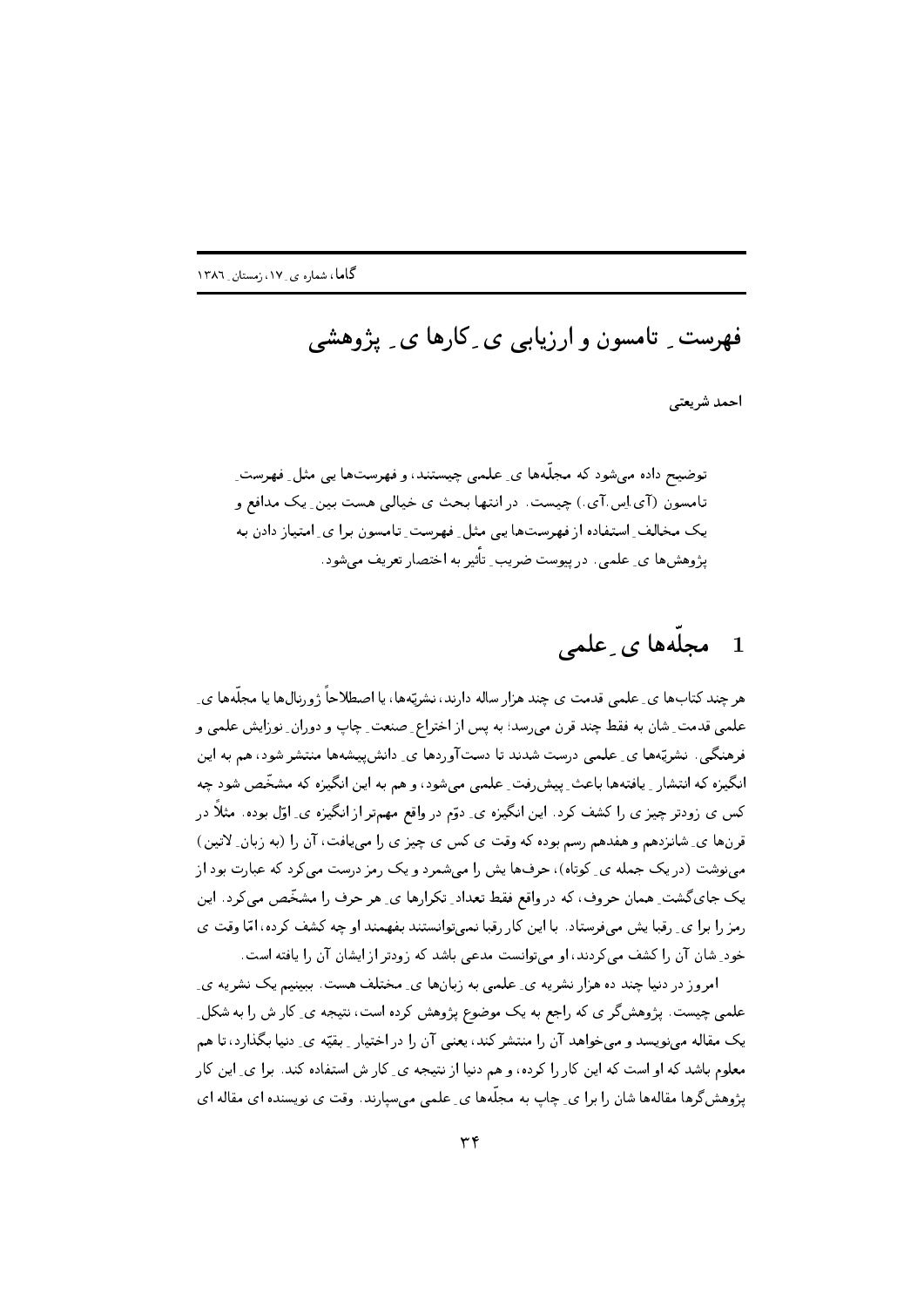را به مجلّه ای مے،فرستد، تعهد مے کند که آن را جا ی ِ دیگر ی چاپ نکرده است و برا ی ِ مجلّه ی ِ دیگر ی هم نفرستاده است. تا مجلّه تصمیم بگیرد مقاله را چاپ میکند یا نه زمان ی میگذرد، و تازه چاپ شدن \_ آن هم زمان می خواهد. برا ی\_ آن که مقاله هر چه سریعتر منتشر شود، تا ده بیست سال ییش روش ِ متعارف این بود که پژوهشگر خود ش (یعنی دانشگاه ش) مقاله را در چند نسخه چاپ کند و آن را برا ی ِ یک عدّه از همکاران ش در جهان بفرستد. این کار باعث میشد که به سریعترین شکل ی به دنیا نشان دهد که او است که اوّلین بار این کار را کرده. امروز این کار تقریباً منسوخ شده. مثلاً در دنیا ی ِ فیزیک، دست ِکم در بخش ی از آن (فیزیک ِ نظری) رسم شده که مردم کارها شان را برا ی ِ آرکایو <sup>۵)</sup> که یک بانک ِ اطلاعات ی است میفرستند. به این ترتیب، بی هیچ ابهام ی کار ِ شان به جهان معرفی میشود، و با دقّت ِ ثانیه میتوان تعیین کرد که چه کس ی زودتر کار ی را رو ی ِ آرکایو گذاشته.

امّا نشریه چیست و به چه درد می خورد؟ نشریه یعنی مجموعه ای از مقالهها که مرتب منتشر می شود .

ویراستاران ِ مجلَّهها باید از بین ِ مقالهها یی که به مجلَّه واسیرده میشوند انتخاب کنند. روش ِ متداول این کار پرسیدن ِ نظر ِ یک یا دو نفر داور ِ ناشناس است. داور یعنی کس ی که در آن زمینه متخصّص است. رسم بر این است که داورها ناشناس باشند تا بتوانند با آزادی ی ِ بیشتر ی داوری کنند. نویسنده نمبیداند داور کیست، امّا معمولاً داور نام ِنویسنده را میداند±. ویراستار، یا هیئت ِ .<br>ویراستاران است که داور را انتخاب میکند. ویراستار ممکن است خود در زمینه ای صاحب:نظر باشد، و در این زمینهها ممکن است خود بی آن که نظر ِ داور ِ دیگر ی را بیرسد، مقاله ای را برا ی ِ چاپ بيڏيرڊ يا رد کنڊ.

یک نکته ی ِ بسیار مهم که باید به آن توجّه کرد این است که از چاپ شدن ِ یک مطلب در یک مجلَّه تنها نتیجه ای که میٍتوان گرفت این است که این کار از نظر ِ ویراستاران ِ آن مجلَّه ارزش ِ چاپ شدن داشته، به این معنی که خوب است پژوهشگران ِ دیگر آن را بخوانند، شاید درست و مهم باشد.

کارها ی ِ علمی از لحاظ ِ ارزش همسطح نیستند. گاه این ارزش از همان ابتدا برا ی ِ کسان ی معلوم است، و گاه پس از گذشت ِ زمان ار زش ِ یک کار ِ علمی معلوم می شود . مجلَّهها هم از نظر ِ ِ سطح یکسان نیستند. مثلاً در فیزیک، مجلّه ی ِ ِ فیزیکال رویو لِتِرز <sup>b)</sup> (PRL) مجلّه ای بسیار معتبر است، به این معنی که مقالهها یی که در این مجلّه چاپ می،شوند نوعاً مهم اند. چه گونه است که PRL مجلَّه ای معتبر شده است؟ با تلاش ِ صد ساله ی ِ ویراستاران و ناشر ش. ویراستاران ِ هر مجلَّه ای دائم باید از خود بپرسند «آیا این مقاله خوب است؟» و دائم باید تصمیم بگیرند مقاله ای را بپذیرند

<sup>۔&</sup>lt;br><sup>1</sup>۔ مجلَّهھا پی در ایران هست که نام ِ داورها را در صفحه ی ِ شناسِنامه ی ِ خود می ِنویسد، که این برخلاف ِ ستت ِ ناشناس ماندن ِ داور است.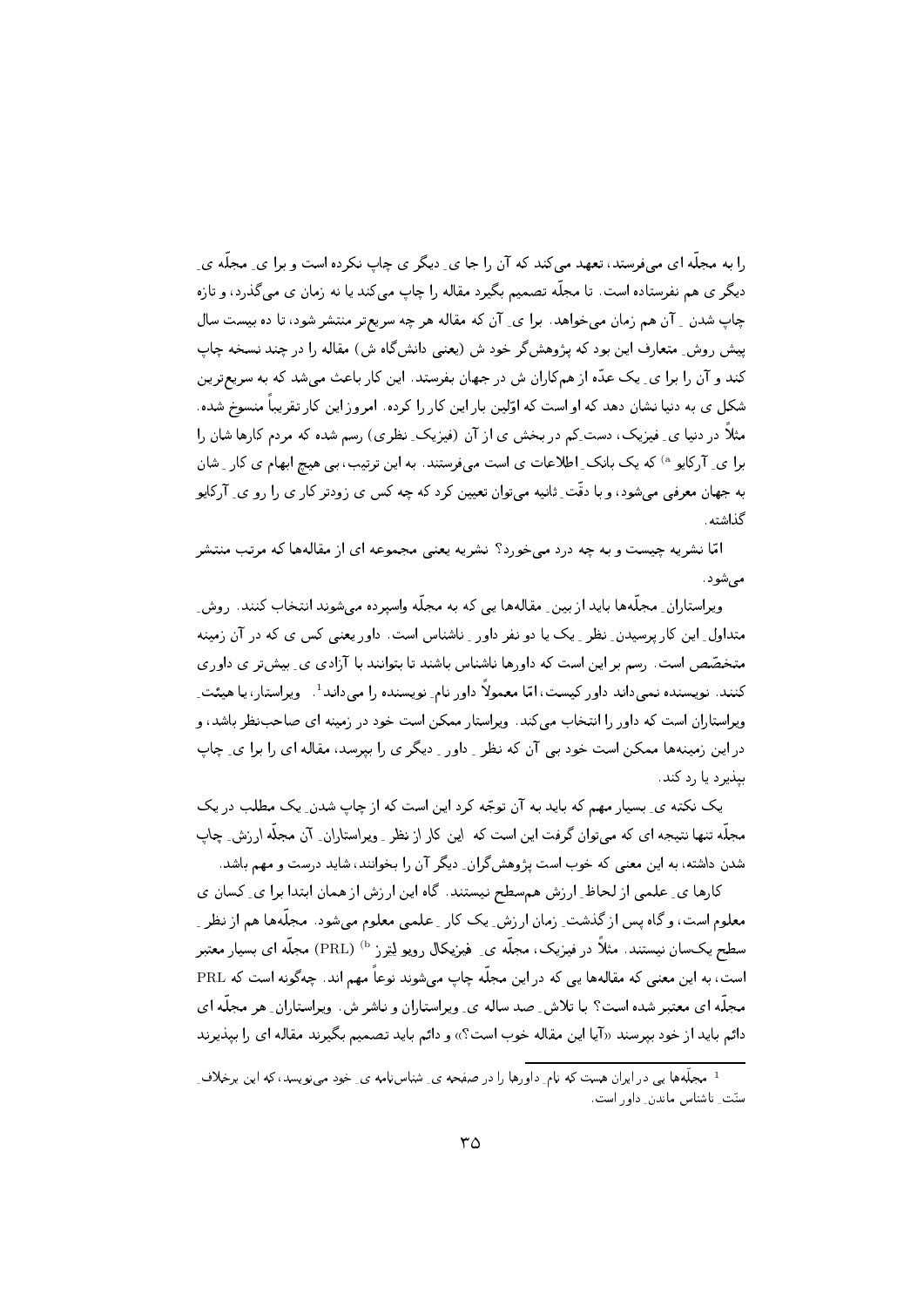یا نیذیرند. در صد سال ِ گذشته ویراستارن ِ PRL که از چندین نسل بوده اند، مقالهها یی را پذیرفته اند که نوعاً معلوم شده مهم اند. به این ترتیب، امروز وقت ی مقاله ای در یی .آر.اِل. چاپ می شود، فیزیک پیشهها آن را جدّیتر می گیرند.

هیچ دانشپیشه ای نیست که بتواند، یا حتّا بخواهد، تمام ِ مقالهها یی را که در زمینه ی ِ کاری اش منتشر میشود دنبال کند. باید انتخاب کرد، و یک انتخاب ِ معمول، انتخاب از طریق ِ مجلَّدها است. بنا بر این، در دنیا ی ِ علم اگر دانش پیشه ای میخواهد مطلب ش را تعداد ِ بیشتر ی دانش پیشه بخوانند، یا دانش پیشهها ی ِ مهم ِ فعّال آن را بخوانند، سعی می کند آن را در مجلّهها ی ِ معتبرتر چاپ کند. به همین علّت است که تعداد\_ مقالهها پی که به مجلّهها پی مثل\_ PRL می،رسد زیاد است.

## نمايەھا  $\,$

دانش پیشه ای می خواهد در مورد ِ مسئله ای پژوهش کند. اگر بداند که پیش تر چه کسان ی چه کارها یی در این باره کرده اند، شاید بتواند پژوهش بهتر ی ارائه دهد، و اگر سابقه را نداند، احتمال دارد کار ش تکرار ِ کار ِ دیگران بشود. بسیار خوب است اگر یک بانک ِ اطلاعاتی وجود داشته باشد که بتوان به آن رجوع کرد تا دید در این زمینه چه کسان ی چه کارها یی کرده اند. این نیاز آن قدر جدّی است، که پژوهش گران حاضر اند این اطلاعات را بخرند ــ البتّه پول ِ این کالا را مؤسسهها (دانش گاهها و پژوهش گاهها) می پردازند. به این ترتیب یک تجارت ِ مهم در قرن ِ بیستم شکل گرفت ــ فروش ِ اطلاعات ِ کارها ی ِ پژوهشی . این تجارت امروزه بخش ِ کوچک ی از تجارت ِ بسیار بزرگتر ِ فروش ِ اطلاعات است.

امروزه اگر کس ی بخواهد در باره ی ِ مطلبی پژوهش کند، در وهله ی ِ اوّل به اینترنت رجوع میکند و به کمک ِ یک ی از موتورها ی ِ جستوجوگر، مثلاً گوگِل <sup>c)</sup> یا یاهو <sup>d</sup> به دنبال ِ مطلب مي گردد . مثلاً من عبارت ِ Giant Magnetoresistance را در تاريخ 2007/11/30 در دو موتور \_ گوگِل و ياهو جُستم، و نتيجه اين شد كه گوگل 000 542 و ياهو 000 256 صفحه را يافتند، كه در صدر \_ فهرست\_ هر دو مقاله ای است که در ویکی ٍیدیا <sup>e)</sup> آمده است؛ مقاله ای که مخاطب ِ اصلی اش نامتخصصین اند. در همان موتور <sub>-</sub> گوگل، می توان درخواست کرد که نه در تمام ِ شبکه، بل که در گوگِل سُکولار <sup>f )</sup> بجوید. این بار (در همان تاریخ) 400 19 مدخل یافت شد، که نخستین ِ آنها مقاله ی ِ 1988 ِ فِر <sup>&)</sup> و همکاران ش در PRL است، یک ی از پُراجاعترین مقالهها ی ِ تاریخ ِ PRL، و مقاله ای که به تأیید ِ اهل ِ فن بسیار مهم بوده است و در سال 2007 برا ی ِ فِر جایزه ی ِ نُبِل به ارمغان آورد. می بینیم که بسته به این که چه کس ی بخواهد مطلب ی را بجوید، فهرست ی که باید در آن بجوید فرق میکند.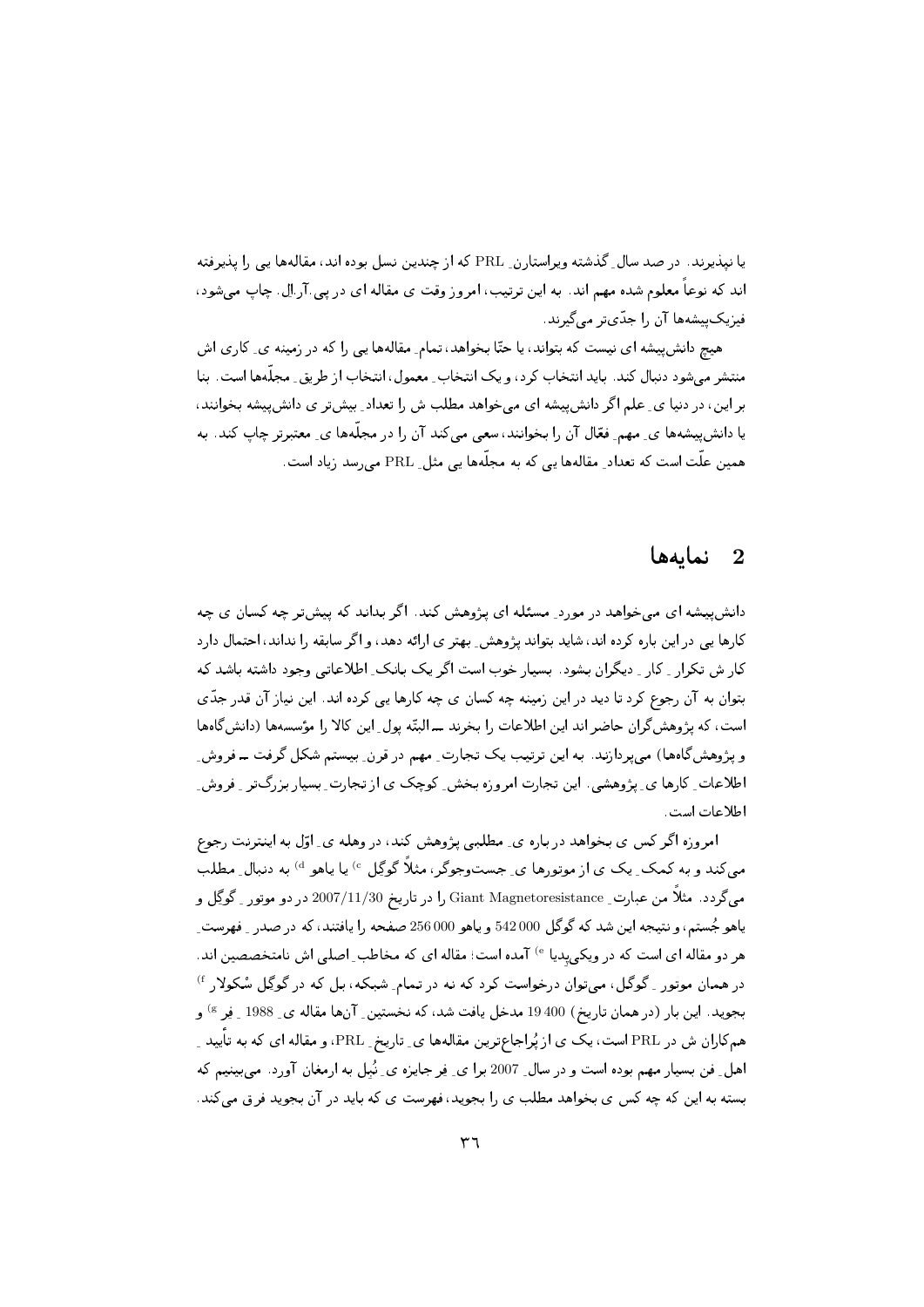بژوهش گران ِ جرفه ای به فهرستها ی ِ کامل نیاز ندارند، به فهرستها ی ِ مفید نیاز دارند.

#### تامسون ساینتفیک، یا همان ISI - 3

ISI كه مخفَّف ِ Institute for Scientific Information است، در سال ِ 1960 توسّط ِ اوژن گارفيلد <sup>h)</sup> بنیان گذاری شد. در سال <sub>-</sub> 1992 مؤسسه ی ِ تامسون <sup>i)</sup> مؤسسه ی ِ ISI را خرید، و پس از آن این مؤسسه ابتدا به تامسون ISI و سیس به تامسون ساینتیفیک <sup>i)</sup> تغییر ِ نام داد. این مؤسسه فعلاً زیرمجموعه ای از تامسون ـ روپیترز <sup>L )</sup> است. ناگفته پیدا است که با ظهور ِکامپیوتر و اینترنت، حالا دیگر عملاً هی<del>ت</del>یم بانک ِ اطلاعاتی ای به صورت ِ کاغذی نیست.

تامسون ساینتیفیک چند نمایه ی ِ مهم دارد:

1. Science Citation Index Expanded (SCIE),

2. Social Sciences Citation Index (SSCI),

3. Arts & Humanities Citation Index (AHCI).

هر یک از این نمایهها دسته ای از مجلّهها و سریکتابها را می پوشاند. SCIE خاص ِ رشتهها ی ِ علوم است، SSCI خاص ِ علوم ِ اجتماعي است، و AHCI خاص ِ علوم ِ انساني و هنر است. هر كدام از اینها در واقع نمایه ی ِ مناسب ی از تعداد ِ زیاد ی مجلّه و سریکتاب است.

تامسون ساینتیمفیک در سال ِ 2006، با حدود ِ 2400 نفر نیرو ی ِ انسانبی، که در 37 کشور پراکنده بودند، حدود ِ 500 M\$ درآمد داشته. این مؤسسه داده و نرمافزارها ی ِ دادهپردازی میفروشد. جدول ِ 1 که از منزلگاه ِ تامسون ـ ریُتِرز استخراج شده زمینه ی ِ کاری ی ِ آن را روشنتر میکند. تامسون ساینتیفیک یک ی از زیرمجموعهها ی ِ تامسون است. پیش از ادامه خوب است توجّه کنیم که این تنها مؤسسه ی ِ جمع آوری و فروش ِ اطلاعات در این زمینه نیست، امّا یک ی از مهمترین ِ آنها است. مؤسسهها یبی مثل ِ تامسون ساینتفیک چه میکنند؟ اینها فهرست ی از نشریهها ی ِ علمی تهیّه

مى كند، و مطالب ِ آن نشريّهها را نمايهسازى مى كند، و اين نمايهها را به هم زنجير مى كند.

 $\,\mathrm{S}\,$  فرض کنید پژوهشگر ی به نام  $\,\mathrm{A}_1$  در نشریه ی ِ J1 مقاله ای با عنوان ِ T1 راجع به موضوع ِ مینویسد، و در این مقاله به مقاله ی ـ  $\rm T_2$ ، که آن را  $\rm A_2$  نوشته و در در  $\rm J_2$  چاپ شده است ارجاع می دهد. در این فهرستها هم زیر ـ عنوان ـ S معلوم میشود که  $\rm A_1$  در  $\rm J_1$  چنین مقاله ای نوشته، هم زیر ِ نام ِ A1 مشخّص میشود که چه مقاله ای نوشته؛ هم زیر ِ نام ِ T1 معلوم میشود که نویسنده ی ِ آن در این مقاله به چه مقالهها یی ارجاع داده، هم زیر ِ نام ِ A2 معلوم میشود که A1 در S به مقاله ی ـ T2 ی ـ A2 ارجاع داده است. به این ترتیب، پژوهشگر ی که میخواهد راجع به S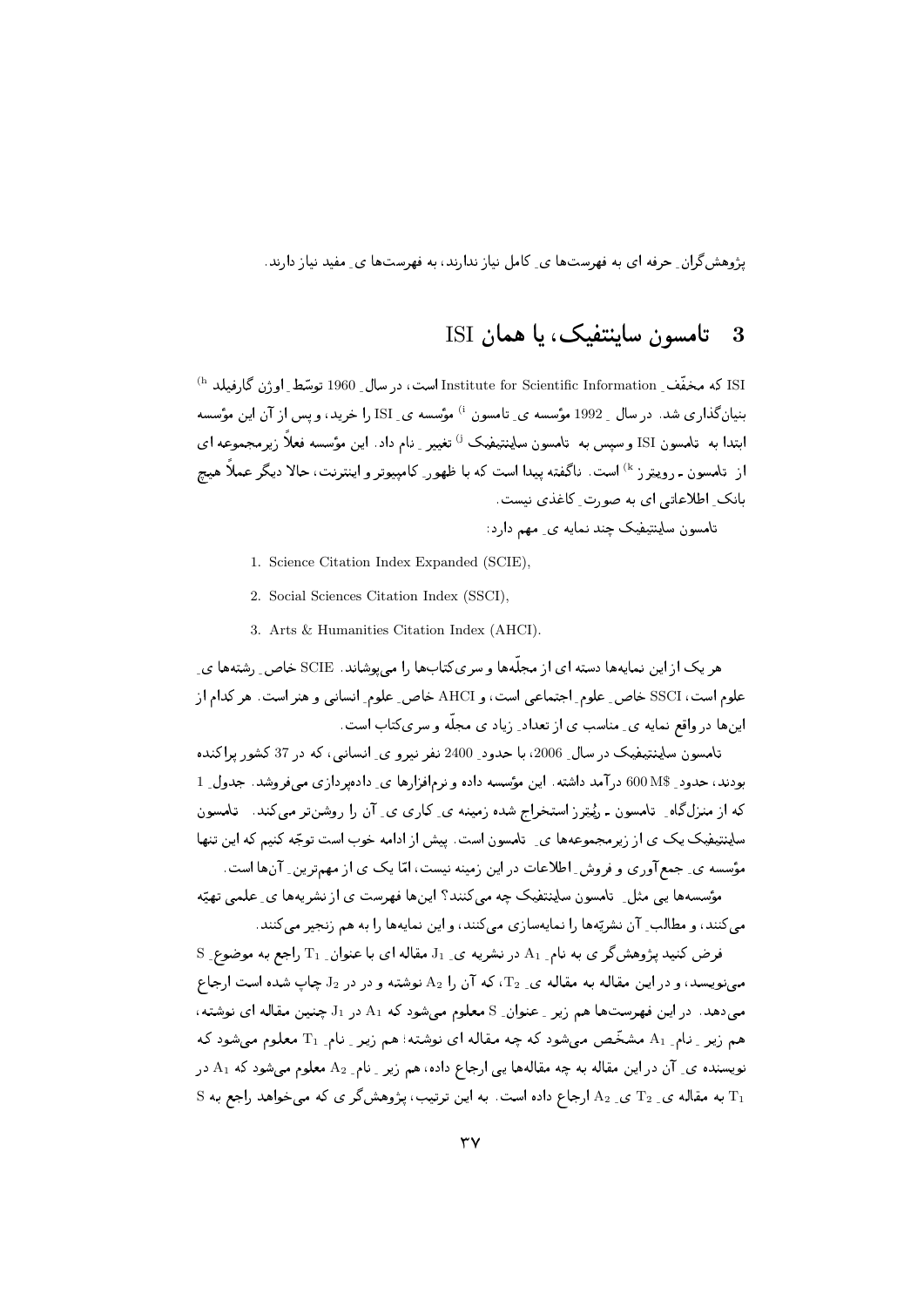| در آمد                | نیرو ی انسانبی | ىخش ،             |
|-----------------------|----------------|-------------------|
| 3.1 G\$               | 14 600         | قانون (حقوق)      |
| $2.0\,\mathrm{G}$     | 9300           | مالی (اقتصادی)    |
| 0.6 <sub>5</sub>      | 3 000          | ماليات و حسابداري |
| 0.6 <sub>G</sub>      | 2400           | علمى              |
| $0.4 \,\mathrm{G}$ \$ | 2600           | ىھداشت            |

**THOMSON** 

جدول ۱: درآمدها ی ِ تامسون ـ رُیتِر ز در سال ِ 2006، بر اساس ِ دادهها یی که در منزلگاه ِ آن هست، به تفکیک ِ زمینه ی ِ فعّالیت. دقّت کنید که هر کارمند ِ این مؤسسه در سال، به طور په ميان گين ، جدود په 210 000 توليد مے کند.

پژوهش کند، با رجوع به این فهرستها میفهمد که چه کسان ی و به چه ترتیبها پی رو ی ِ این موضوع کار کرده اند. حالا باید برود آن کارها را گیر بیاورد و ببیند. تامسون ضمناً چکیدهنامهها ی مختلف ی هم فراهم می آورد که به صورت ِ موضوعی مرتب شده اند. مراجعه به این چکیدهنامهها راه ِ بسیار مناسب ی برا ی ِ ورود به یک موضوع ِ پژوهشی است. به سادهگی میتوان قانع شد که این چکیدهنامهها برا ی ِ کتابخانهها از بسیار ی از مجلّهها ضروریتر اند، زیرا پژوهشگران با مراجعه به این چکیدهنامهها میتوانند در جریان قرار بگیرند که در جهان ِ علم چه دارد روی میدهد. واضح است که این چکیدهنامهها از زان نیستند!

فهرست ِ تامسون، که در ایران به فهرست ِ ISI معروف است، یعنی فهرست ِ مجلَّهها یی که توسط ِ تامسون ساینتیفیک نمایه می شوند. در دنیا، بنا بر آمار ی که در منزلگاه ِ تامسون می توان یافت، حدود ِ 43 000 مجلَّه ي ِ علمي هست، كه ويراستاران ِ تامسون از اين بين حدود ِ 9000 مجلَّه را برا ي ِ فهرست کردن انتخاب کرده اند. علّت ِ آن که فهرست شامل ِ همه ی ِ مجلّهها نیست این است که این فهرست قرار است به کار ِ پژوهش گران ِ پیشتاز در علم بیاید، و یک کار ِ مهم در انتقال ِ اطلاعات حذف ِ همهمه (نویز) است. این که چه معیارها یی را برا ی ِ انتخاب ِ نشریه در فهرست باید به کار برد سؤال ی است بسیار مهم که باید از پژوهشها ی ِ علمسنجشی نتیجه شود. ضمناً، از این که می توان معیارها ی ِ مختلف داشت نتیجه میشود که میتوان فهرستها ی ِ مختلف ی داشت که بعض ی مفید و بعض ی بى فايده اند. معيارها ي ِ تامسون اينها است:

- ١) مجلّه بايد منظم منتشر شود.
- ۲) مقالهها باید ساختار ی پذیرفته شده داشته باشند (عنوان، نام و نشانبی ی ِ کامل ِ نویسندهها، چکیده، فهرست ِ کامل ِ مراجع) .
- ۳) هیئت ِ ویراستاران ِ مجله و نویسندهها ی ِ مجلّه شامل ِ اشخاص ی از نقاط ِ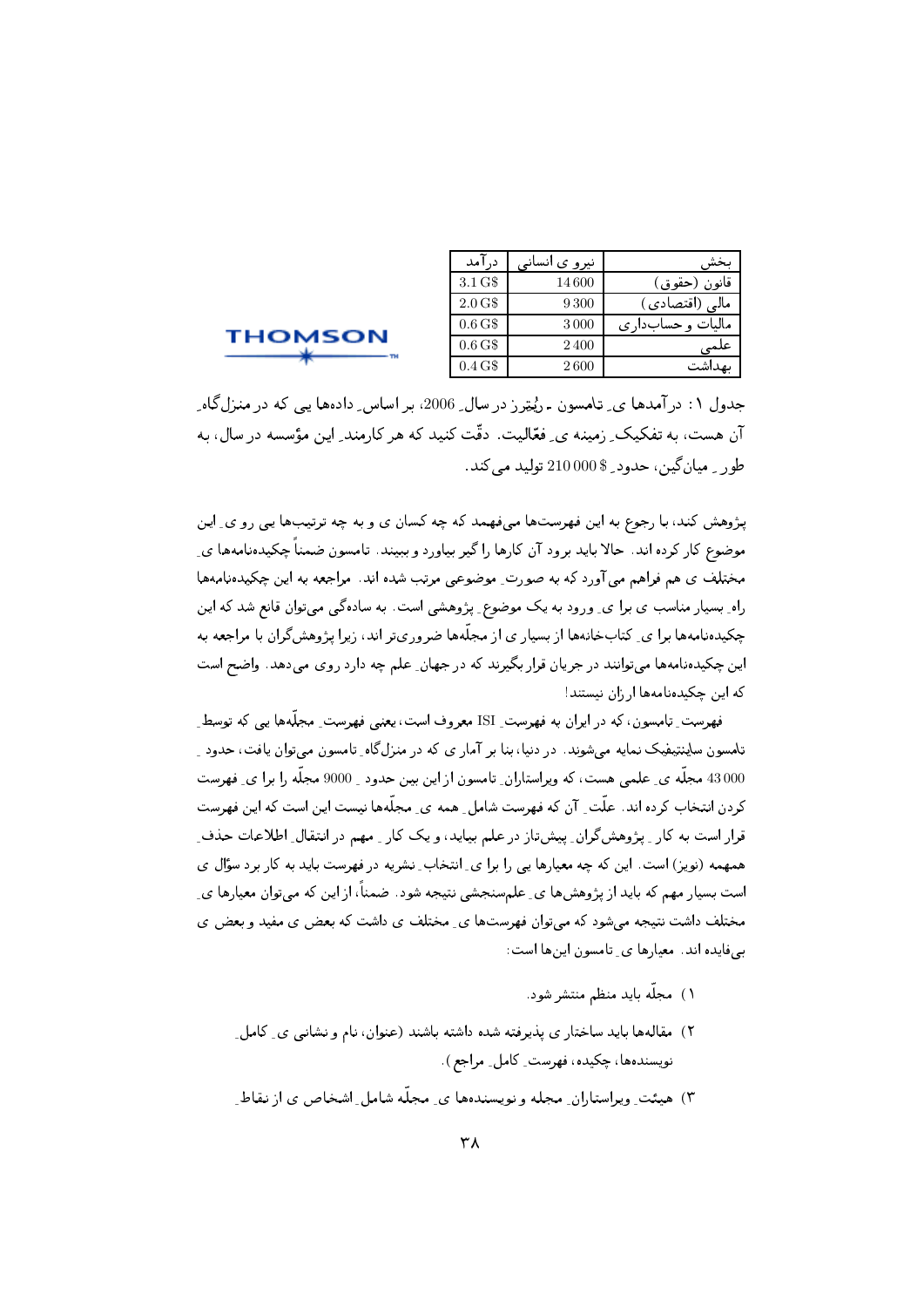مختلف حهان باشد.

- ۴) مقالهها با فر آیند ِ داوری پذیرفته شوند.
- ۵) یا مجلّه به زبان ِانگلیسی باشد، یا حتماً یک فهرست ِ کامل ِ کتابشناختی به زبان ِ انگلیسی داشته باشد، و به علاوه مرجعها ی ِ مقالهها به خط ِ لاتین باشد.
	- ٦) محتوا ی ِ مجلَّه (که آن را ویراستاران ِ تامسون بررسی میکنند) مهجور نباشد.
- ٧) مقالهها ي ِ مجلَّه مهم باشند، كه اين را با سنجيدن ِ ضريب ِ تأثير ﴿ مجلَّه تعيين مى كنند .

ضریب ِ تأثیر عددی است که به نوع ی مؤثر بودن ِ مجلَّه را بیان میکند (پیوست را ببینید.) فهرست ِ تامسون هر دو هفته یک بار تغییر می کند، به این معنی که مجلَّهها یی به آن افزوده مے،شوند، و مجلَّهها پی حذف مے،شوند. ویراستاران ِ تامسون هر سال حدود ۔ 2000 عنوان مجلَّه ی ِ جدید را بررسی میکنند، و چیز ی حدود \_ 10% \_ آنها را برا ی ِ فهرست شدن می پذیرند.

فهرست شامل ِ فقط نشريّهها ي ِ انگليسي زبان نيست، بيش از 30 زبان را در بر مي گيرد، امّا واقعيّت این است که اکثر ِ نشریّهها ی ِ علمی ی ِ جهان به زبان ِ انگلیسی اند.

آمدن ِ نام ِ مجلَّه در فهرست ِ تامسون برا ی ِ ناشرها و ویراستاران ِ مجلَّهها بسیار مهم است، زیرا به این ترتیب مجلّه بهتر معرفی میشود. پس ناشران و ویراستاران می کوشند معیارها ی ِ مجلّه ی ِ خود را به معیارها پے که تامسون برا ی ِ گنجاندن ِ مجلَّهها در فهرست ش تعیین می کند نزدیک کنند.

# 4 علم سنجى

علم سنجی علم ی است که می کوشد برا ی ِ یدیده ای به نام ِ «پژوهش ِ علمی» پارامترها یی سنجشپبذیر تعریف کند، و بین ِ این پارامترها روابط ی علّی، به صورت ِ کمّی بیابد. مثلاً، همان طور که در ابتدا ی ِ این نوشته آوردیم، فیزیکپیشهها بر این باور اند که PRL یک ی از معتبرترین مجلَّهها ی ِ فیزیک است؛ امّا چرا؟ چه طور میٍتوان این گزاره را کمّی کرد، آن را سنجید، و در باره اش قضاوت ِ عینی (و نه ذهنی) کرد؟ یک راه مثلاً این است که تعداد ِ مقالهها یی را که به جایزه ی ِ نُبل منجر شده است بشماریم، و بیرسیم چه کسر ی از آنها در PRL چاپ شده است. یک راه ِ دیگر این است که بپرسیم پرارجاعترین مقالهها ی ِ ده سال ِ گذشته در فیزیک کدامها بوده اند، و چه درصد ی از این مقالهها در PRL چاپ شده است. به محض ِ این که کمیّتها ی مختلف ی تعریف کردیم، این پرسش مطرح می شود که هم بسته گی ی ِ آنها چیست، و هر کدام به چه عوامل ی وابسته اند.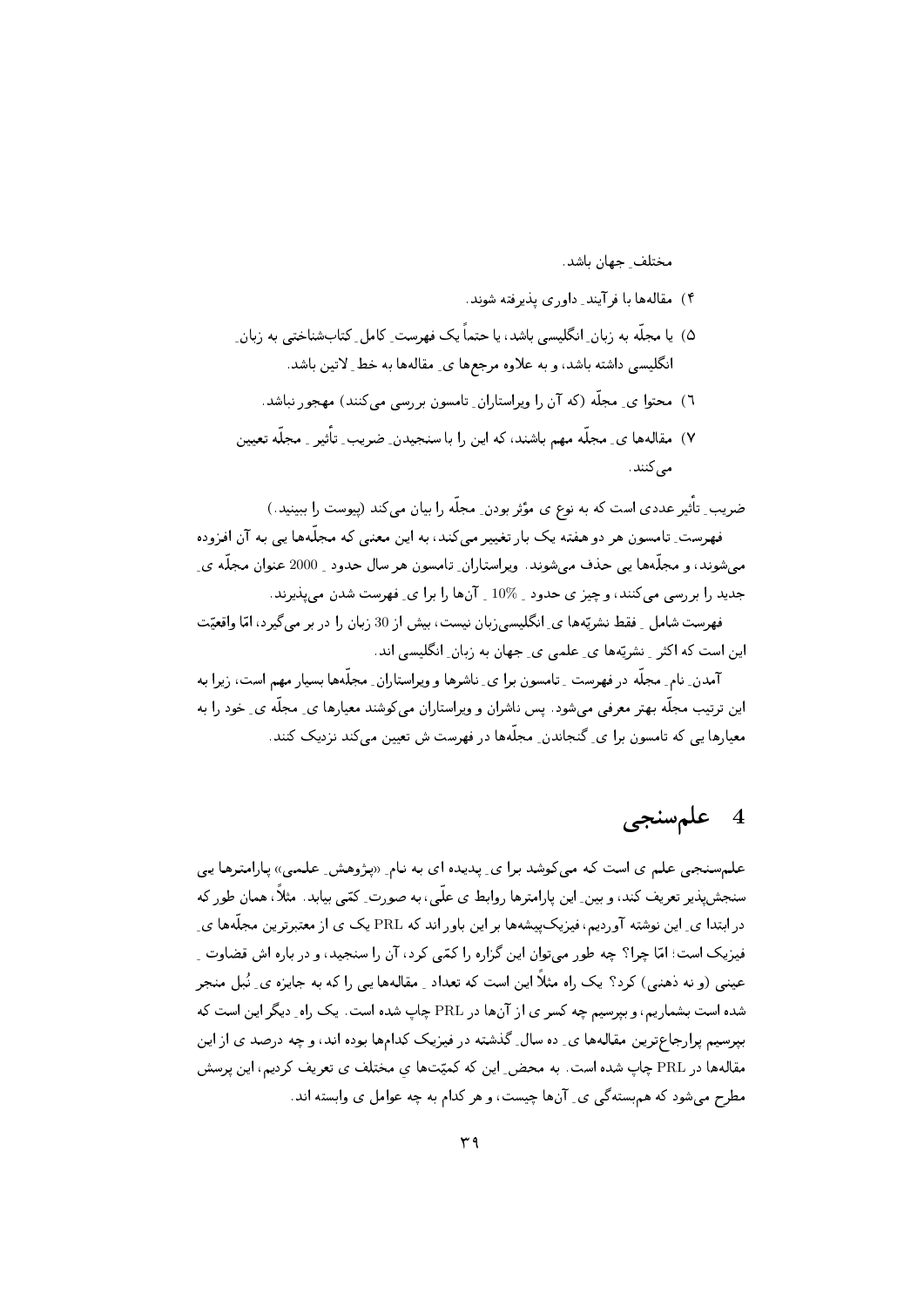بانکها یی مثل ِ تامسون و گوگِل اند که مواد ِ لازم برا ی ِ علمسنجی را فراهم میکنند، و البته خود هم از نتایج ِ علم سنجی استفاده می کنند.

از پژوهشها ی ِ علم سنجشی ی ِ ISI چیزها ی ِ زیاد ی روشن شده. مثلاً این که در دنیا ی ِ علم، مهمترین یافته ها در دو نشریه ی ِ ساینس و پیچر چاپ شده است. در حال ی که در علوم ِ انسانی و هنر هیچ نشریّه ای چنین نقش ی ندارد. یافتهها یی از این نوع بر کار ِ مجلّهها هم تأثیر گذاشته. مثلاً مدّت ی است که PRL در سیاستها ی ِ داوری اش کم ی تجدیدنظر کرده. حالا مدّت ی است که ویراستاران ِ PRL با اختیار ی بیش تر مقالهها ی ِ رسیده را رد می کنند (مرجع ِ 2 را ببینید). این کار پاعث می شود دوره ی ِ داوری ی ِ مقالهها کوتاه شود. این سیاست ی بوده که ویراستاران ِ ساینس و یپیچر داشته اند، و باعث شده پژوهش گران کارها ی ِ درجهیک ِ خود را ابتدا برا ی ِ یک ی از این دو نشریّه بفرستند. حالا ویراستاران ِ PRL هم سیاست ِ شان را به این سیاست نزدیک کرده اند، به این امید که تعداد ِ بیشتر ی مقاله ی ِ درجهیک گیر ِ شان بیاید.

یارامترها ی ِ علمسنجشی در کار و زندهگی ی ِ پژوهشگران هم مؤثر بوده. مثلاً ISI نشریّهها را بر حسب ِ ضریب ِ تأثیر مرتب میکند. یک فارغ|لتحصیل ِ دکتری ی ِ فیزیک میخواهد در مؤسسه ای کار گیر بیاورد . مؤسسه از او فهرست ِ کارها یش را میخواهد . اگر این کارها در مجلّهها یی با ضریب ِ تأثیر ِ بزرگ چاپ شده باشند، احتمال ِ این که مؤسسه او را بیذیرد بالا میرود.

چند سال است که ردهبندی ی ِ دانش&اهها ی ِ دنیا مُد شده است. تا کنون چندین گروه به این کار پرداخته اند و فهرستها یی از دانشگاهها ی ِ جهان بر حسب ِ یک نوع اعتبار ارائه داده اند. این قبیل کارها نیاز به اطلاعات ی دارد که یک منبع ِ خوب برا ی ِ آنها بانکها یی مثل ِ ISI است. ضمناً این فهرستها بر سیاستها ی ِ علمی ی ِ کشورها هم تأثیر گذاشته. مثلاً در فهرست ی که چند سال پیش یک تیم ِ چینی ارائه داد، دانشگاهها ی ِ فرانسه رتبهها ی ِ خوب ی نداشتند. این باعث شده است فرانسویها به جنب و جوش بیفتند، و نتیجه این که بودجه ی ِ تحقیقاتی ی ِ فرانسه کم ی تغییر کرد [3] . برا ی ِ ردهبند ی ِ کشورها از لحاظ ِ تولید ِ علمی هم به پارامترها ی ِ علمسنجشی مراجعه میکنند

(مرجع 4، كه خواندن ِ آن را توصيه مى كنم، چنين كار ى است).

### ارتقا ی ِ دانش گاهیان در ایران و انتقاد از فهرست ِ تامسون  $\mathbf{5}$

در ایران اکنون چند سال ی است که بحث ی در مورد ِ فهرست ِ تامسون هست. اعضا ی ِ هیئت ِ علمی در دانشگاهها ی ِ ایران، آنها که مدرک ِ دکترا ی ِ تخصّصی دارند، در سه رده ی ِ استادیار، دانشیار، و استاد قرار میگیرند. بالا رفتن از این سلسله اصطلاحاً ارتقا نام دارد. نحوه ی ِ ارتقا این است که شخص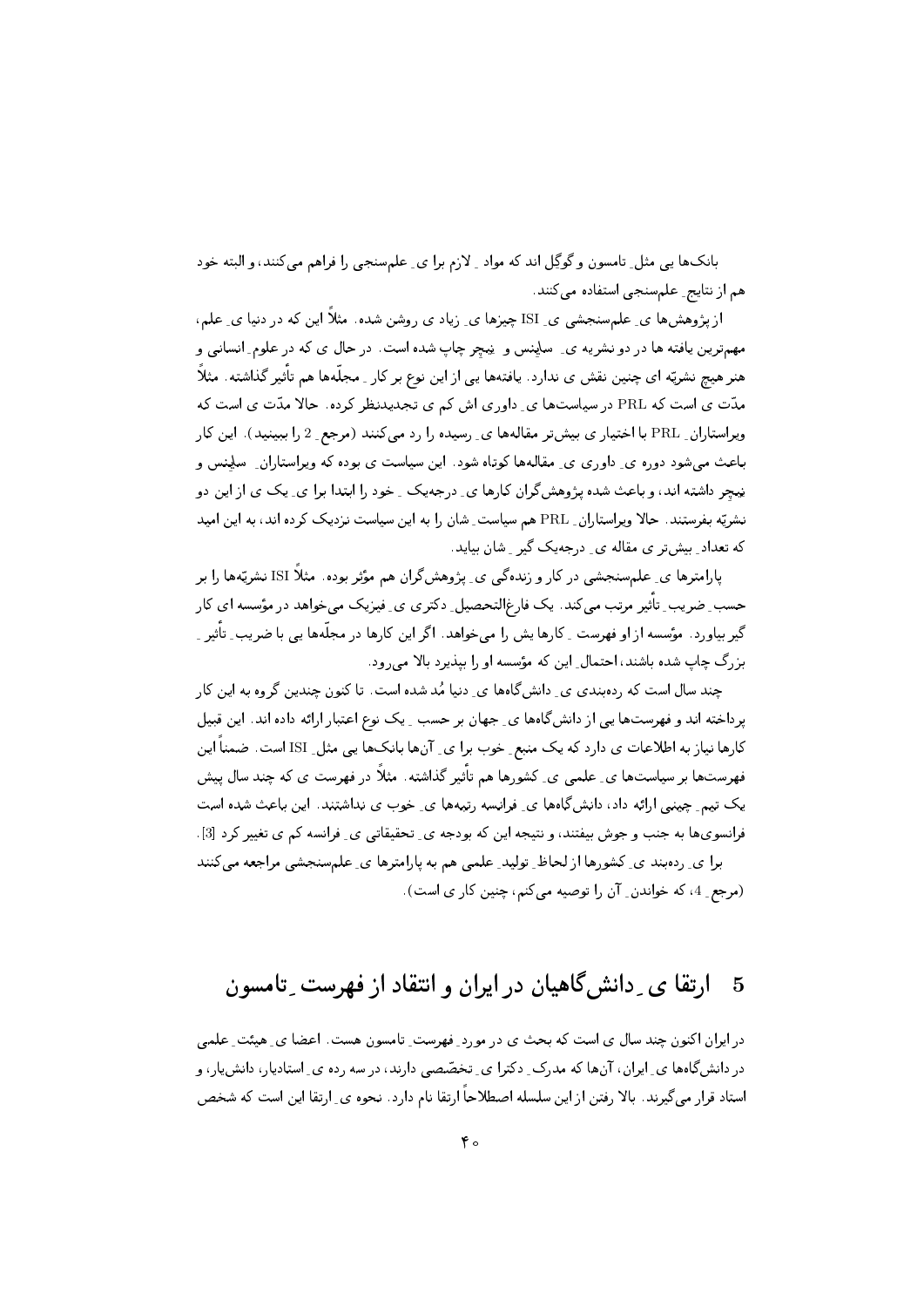باید جدول ی را پر کند که در آن تمام ِ فعالیّتها ی ِ آموزشی، پژوهشی، و اجرایی اش، از آخرین ارتقا تا زمان ِ درخواست مشخّص می شود. هر فعالیّت ی امتیاز ی دارد، و باید شخص از هر کدام از موارد یک مقدار امتیاز بیاورد تا ارتقا پابد. آییننامه ی ِ کنونی به صراحت می گوید که در بخش ِ امتیازها ی ِ پژوهشی، یک کمینه ای هست که اگر شخص آن امتیاز را نیاورد ارتقا نمیپابد. امتیاز ِ این بخش عمدتاً از نوشتن ِ مقاله ی ِ پژوهشی حاصل میشود، و هر مقاله حد اکثر 7 امتیاز دارد، البته مشروط بر این که مقاله نویسنده ی ِ همکار ِ دیگر ی نداشته باشد. فُرم ی را که شخص پُر میکند، یک هیئت ِ منتخب که آن را دانش کده انتخاب می کند، و پس از آن هیئت ِ ممیزه ی ِ دانش گاه بررسی می کنند. مسئله ی ِ اصلی این است که این دو هیئت، به خصوص هیئت ِ ممیزه که نظر ِ نهایی را می دهد، به چه نحو ی مقالهها ی ِ شخص را بررسی کنند و به آنها امتیاز بدهند. در این جا است که فهرست ِ تامسون جند سال ی است وارد شده.

تامسون مجلهها ی ِ فهرست ِ خود در هر علم، مثلاً فیزیک را بر حسب ِ ضریب ِ تأثیر مرتب می کند. در فیزیک، در بالا ی ِ این فهرست نام ِ ِ رویوز آو مادِرن فیزیکس <sup>1)</sup> (RMP) است و بعد مجلَّمها ی ِ دیگر . نسخه ای که بعض ی از هیئت ممیزهها استفاده کرده اند این است که کل مجلهها ی ISI را، بر حسب ِ ضریب ِ تأثیر، به دو یا سه بخش تقسیم کرده اند، و مثلاً به  $\frac{1}{2}$  ِ بالا ی ِ فهرست امتیاز \_ 7، به رده ی ِ بعد امتیاز که و به رده ی ِ بعد امتیاز 3 می دهند. خُسن ِ این روش این است که مستقل از دیدگاهها ی شخصی است.

تا این جا به نظر میرسد مشکل ی نیست. امّا، مشکل از آن جا یی شروع میشود که برخ ی از دانش گاهیان مقالهها شان در مجلّهها یی است که در این فهرست نیست. این عدّه به فهرست MSI معترض اند. می گویند چرا به مقالهها ی ِ ما امتیاز ِ کافی نمیدهید. در این میان بحثها یی هست که خوب است از زبان \_ طرفين \_ بحث بشنويم، امّا پيش از آن يک نکته: شک کردن در اطلاع ي که يک سنجش پذیر، مثلاً ضریب ِ تأثیر، میدهد، از نظر علمی کاملاً طبیعی و ضروری است، و این کار ی است که متخصّصها ی ِ علم سنجیی باید بکنند و میکنند (مثلاً نگاه کنید به مرجعها ی ِ 6 و 7). امّا، این درست نیست که اگر با سنجش ی معلوم شد که نقص ی در کار \_ ما است، به جا ی ِ اصلاح ِ خود، اصل ِ سنجش را انکار کنیم. این نوع ایرادگیری از فهرست ِ تامسون است که متأسفانه در جامعه ی ِ دانش گاهی ی ِ ما زیاد شده.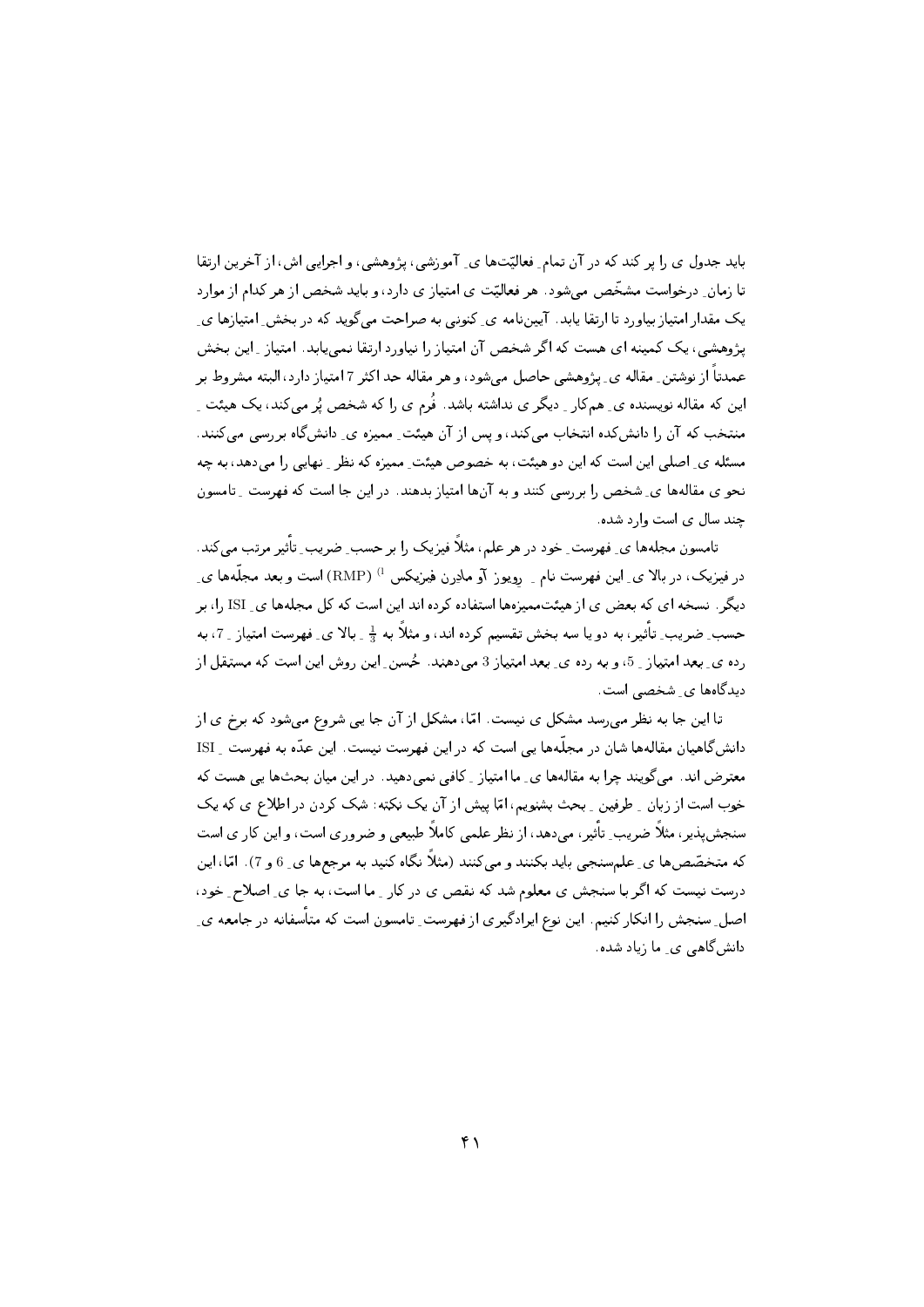#### یک بجٹ خیالے 6

آن چه در زیر می آید یک بحث ِ خیالی است بین ِ یک مخالف ِ خیالی ی ِ استفاده از فهرست ِ ISI (که او را با • نشان داده ام) و یک موافق ِ خیالی ی ِ این کار، که او را با ٥ نشان داده ام. این بحث کاملاً خیالی است، امّا مضمون ِ آن چیزها یی است که من در چند سال ِ گذشته راجع به این مطلب شنیده ام.

- فهرست \_ ISI بر اساس \_ نيازها ي\_ ما درست نشده. فهرست ي است غربي. چرا ما دانش پیشهها مان را با معیارها ی ِ خودی نسنجیم؟
- ۰ علم یک فعّالیّت ِ جهانبی است، و فهرست ِ ISI، هر چند آن را یک مؤسسه ی ِ تجاری ی آمریکایی تهیّه میکند، یک فهرست ِ جهانی است. فهرستها ی ِ دیگر هم هست، ولی مجلَّهها یی که میگویید در هیچ کدام از این فهرستها نیستند.
- هیچ یک از فهرستها ی ِ غربی به درد ِ ما نمیخورد . ما به علم ِ بومی ی ِ خود ِ مان نیاز داریم ِ مجلَّهها ی ِ ISI حاضر نیستند آن چه را ما میٍنویسیم چاپ کنند.
- ٥ اگر نتیجه ي ِ پژوهش ي درست و بديع باشد، بالاخره ميتوان آن را در يک مجلَّه اي که در فهرست ISI هم باشد چاپ كرد . اگر هم نتيجه ي ِ پژوهش بديع يا درست نيست، نبايد به آن امتىا; داد.
- موضوع نادرست بودن نیست. موضوع این است که ما نیاز داریم کارها یی بکنیم که دیگران به آنها علاقه ندارند. مثلاً فرض کنید یک شخص ی در ایران آزمایش ِ سنجش ِ ضریب ِ شکست راه بیندازد . این را نمی توان در مجلَّهها ی ِ ISI چاپ کرد، امّا در ایران این کار یک کار ِ بسیار مهم يژوهشي است.
- ه این کار ی که شما میگویید مهم است، و به کس ی که این کار را میکند باید یک امتیازها یی داد، امّا نه امتیاز ـِ پژوهشی . برخ ی از این کارها را باید بخشها ی ِ پژوهش و گسترش ِ صنعتی سفارش بدهند، حمایت کنند، و برا یش خرج کنند، برخ ی از آنها را هم باید به صورت ِ پروژهها ي ِ دانشجويي، مثلاً در سطح ِ کارشناسي ي ِ ارشد، انجام داد. ضمناً، موضوع اين نیست که به این گونه فعالیّتها امتیاز داده نشود، موضوع این است که آن کمینه ای که در آییننامه هست، نباید با این قبیل کارها پر شود.
- گاه پژوهش ي كه پژوهشگر انجام مىدهد، به دلايل ِ ديگر ي قابل ِ چاپ نيست. مثلاً فرض کنید کس ی برا ی ِ یک شرکت ِ خودروسازی پژوهشی انجام بدهد که انتشار ِ آن به علّت ِ رقابت ِ صنعتی به صلاح نباشد. نباید به این پژوهشگر امتیاز داد؟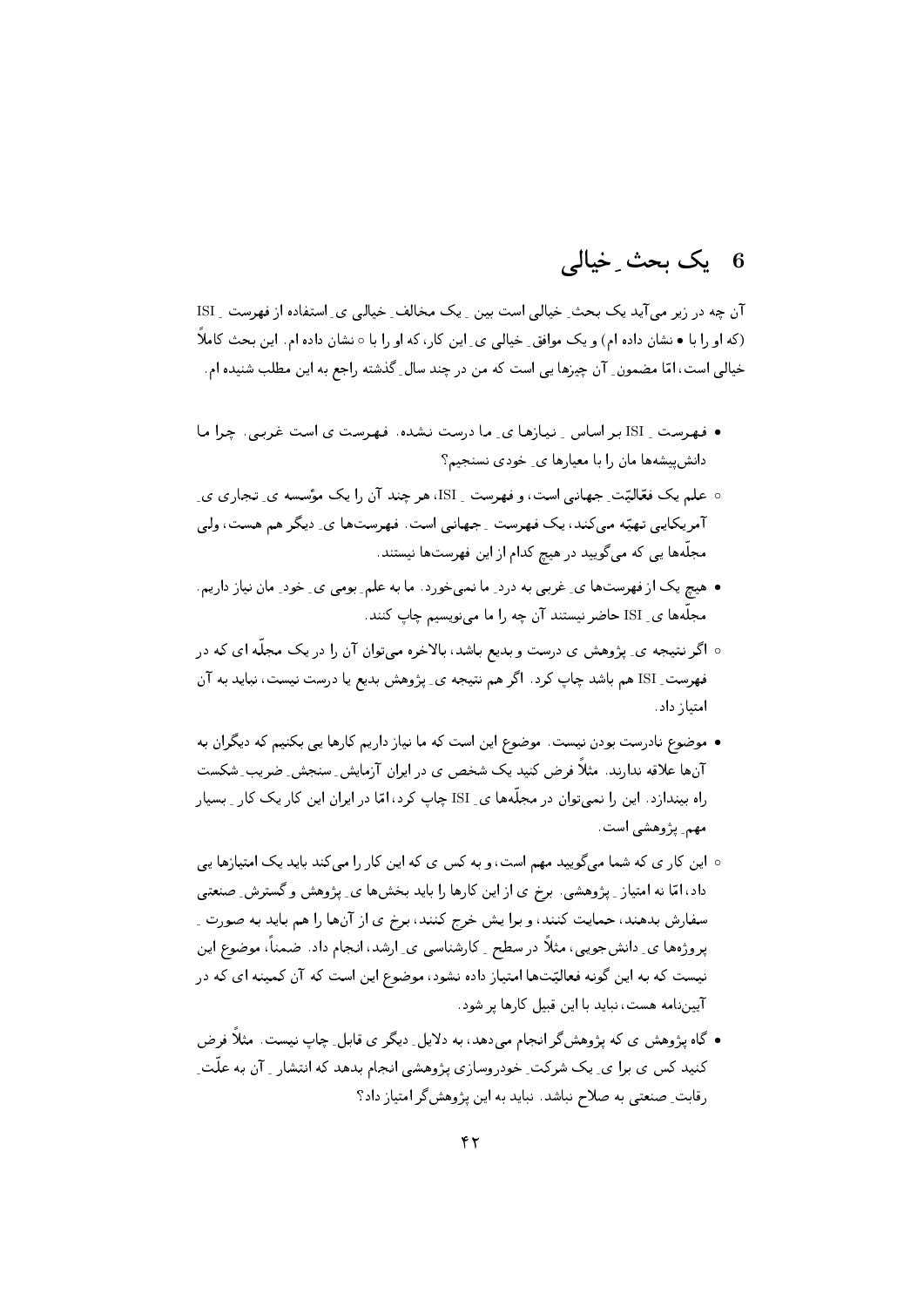- ه همه جا ی ِ دنیا با این مسئله روبهرو هستند. باید توجّه کرد که اوّلاً این شامل ِ دسته ی بسیار خاص ی از پژوهشها میشود ـــ پژوهشها ی ِ طبقهبندی شده . ثانیاً آن شرکت ِ خودروسازی است که باید پژوهشگران ی برا ی ِ این کارها استخدام کند یا با ایشان قرارداد بیندد، و مشکل ِ او است که پژوهش گران ش را راضی نگه دارد. بحث ِ ما بر سر ِ ارزیابی یِ کارها ی ِ پژوهشی ی ِ پژوهشگران ِ مؤسسهها ی ِ آکادمیک است. موفقیّت ِ شرکتها ی ِ تجاری با سود ی که در می آورند سنجیده میشود. اگر از آن پژوهش ِ محرمانه نتیجه ای عاید شده، قاعدتاً در سود ِ آن شرکت ِ تجاری مؤثر خواهد بود، و آن شرکت هم باید پژوهش گرها پش را راضی نگه دارد.
	- اگر شرکت ی با یک پژوهش گر دانش گاهی قرارداد ببندد چه؟
- ۰ در این صورت هم آن پژوهشگر یک یا چند طرح <sub>-</sub> پژوهشی خواهد داشت که برا ی دانشگاه ش پول می آورند. بخش ی از این پول حقالتحقیق ِ همان پژوهشگر است و این اجر ِ مادّي اي است كه او مي برد. مسئله اين است كه آيا از تمام ِ اين پژوهشها هيچ، دقيقاً هيچ مقاله ای که قابل ِ چاپ و انتشار باشد در نمی آید؟
- شما فکر می کنید هر چه در مجلَّهها ی ِ ISI چاپ میشود درست و مهم است؟ من میتوانم مقالهها یبی به شما نشان بدهم که در مجلَّهها ی ISI چاپ شده، و غلط است. حتّا موارد ی هست که بعض ی عمداً مقاله ای غلط به مجلّه ای فرستاده اند و پس از آن که پذیرفته شده به همه نشان داده اند که مقاله غلط است.
- ۰ چاپ شدن ِ مقاله در یک مجله فقط یعنی این که ویراستاران ِ آن مجله فکر می کنند این مقاله ارزش ِ چاپ شدن دارد؛ و البته هر کس ی ممکن است اشتباه کند. قبول ندارید که احتمال ِ چاپ ِ مقاله ي ِ غلط در PRL كم است، و در RMP از آن هم كمتر است؟ واقعاً شما فکر می کنید مقالهها ی ِ PRL مهمتر اند یا مقالهها ی ِ مجلّهها یی که شما از آنها نام می برید و د, فهرست ISI نىستند؟
- مقالهها ی ِ PRL مهمتر اند، به این علّت که غربیها از ما جلوتر اند. ما را عقب نگه داشته اند، و ما فعلاً نباید فعالیتها ی ِ هیئت ِ علمی مان را با معیارها ی ِ غربیها بسنجیم. اصلاً چرا به .<br>فهرست \_ ISI این قدر بها می دهید؟ چرا ما فهرست \_ خود\_ مان را درست نکنیم؟ فهرست ی از کارها ی ِ علمی ی ِ کشورها ی ِ منطقه، یا کشورها ی ِ جهان ِ سوّم، یا کشورها ی ِ اسلامی، و بر اساس ِ این فهرست تصمیم نگیریم؟
- در مورد ِ فوتبال هم همین طور فکر میکنید؟ مثلاً در آمار ِ فیفا می آید که فوتبالیستها ی ِ لیگ ِ برتر ِ انگلستان در هر هفته ی ِ فصل به طور ِ متوسط n بازی میکنند و L کیلومتر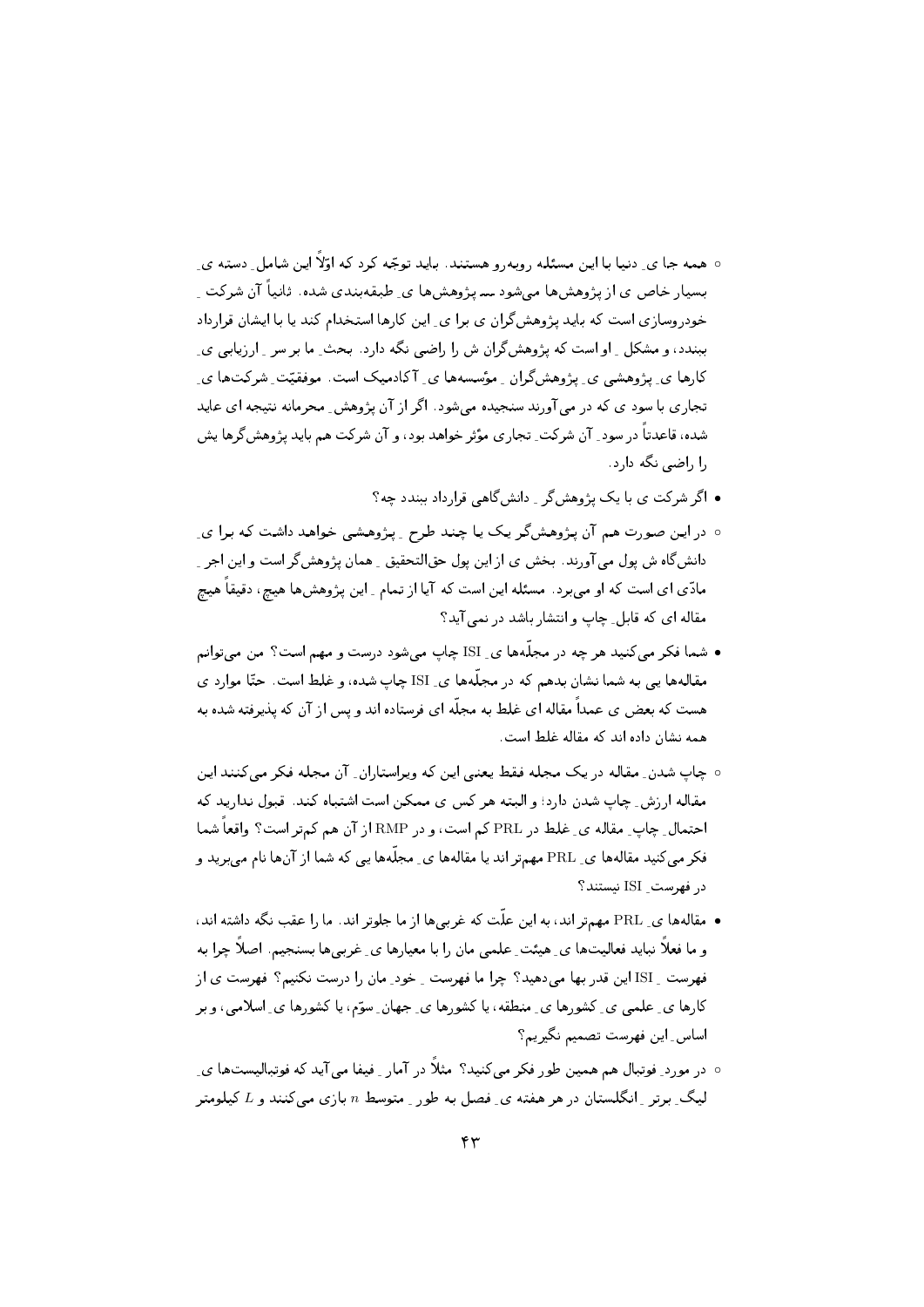می دوند. ما فوتبالیستها مان را با آنها مقایسه بکنیم یا نکنیم؟ ایده ی ِ شما شبیه به این است که بگوییم، خُب حالا که ما در جام ِ جهانی نمیٍتوانیم کار ی بکنیم، بیاییم یک جام ِ دیگر از کشورها ی ِ عقبِمانده در فوتبال تأسیس کنیم، بعد در این جام ما قهرمان میشویم، و به این ترتیب به افتخار می رسیم. راه ِ درست این است که بکوشیم این مجلَّهها ی ِ علمی ی ِ داخلی ای که داریم، و بحث عمدتاً در مورد ِ آنها است، در فهرست ِ ISI قرار گیرند.

- ببینید. اشکال ِ اصلی ی ِ شما این است که فروکاستگرا پید. فکر میکنید همه چیز را میتوان با عدد و رقم بیان کرد. این عددها یبی که مؤسسه ی ISI در مبی آورد بر اساس یک مدل فروکاستگرایانه ی ِ علم سنجی است، که در آن فرض ِ اصلی این است که بر اساس ِ یک تعداد عدد که آنها را کامپیوتر یا یک تعداد تکنیسین در می آورند می توان کارها ی ِ علمی را که از نوع ِ فعّالیتها ی ِ انسانی است ارزیابی کرد. امّا این طور نیست. ارزیابی ی ِ فیزیکپیشهها از نوع ِ کارها ی ِ فیزیک نیست که با عدد و رقم باشد. برا ی ِ ارزیابی ی ِ یک دانش پیشه، باید کل ِ فعالیّتها ی ِ او را یکباره و با دیدی ی نافروکاستگرایانه ارزیابی کنیم.
- ٥ ببخشيد. من متوجّه نميشوم. منظور ِ شما چيست؟ شما ميگوييد چه طور پژوهشگرها را ارزيابي كنيم؟
- خیل ی ساده است. پرونده ی ِ او را نگاه میکنیم، و با یک دید ِ کلّی، بر اساس ِ تمام ِ کارها یی که کرده به او امتیاز میدهیم. حتّا ممکن است شخص مقالهها یی در مجلّهها ی ِ ISI هم داشته باشد. ما نباید گول ِ فهرست ِ ISI را بخوریم. باید خود ِ مان دوباره آن مقالهها را داوری کنیم، و این کار ی است که ممیّزها باید بکنند.
- مميّزها در همه ي ِ زمينهها صاحبٍنظر نيستند. به علاوه اگر بين ِ اين مميّزها اختلاف ِ نظر بود تكليف چيست؟
- هر کس ی نباید ممیّز باشد. کس ی باید ممیّز باشد که فردی متعهّد باشد، علم ِ روز ِ دنیا را بشناسد، و علاوه بر آن نیازها ی ِ جامعه ی ِ علمی ی ِ ما را بشناسد، و با دید ی نافروکاستگرایانه به ارزیابی بیردازد.
- ه این چیز ی که می¢ویید یعنی برداشتن ِ یک سنجش ِ معنادار ِ عینی، که حاصل ش عدد است، و به جا پش گذاشتن ِ نظر ِ ِ یک عدّه ممیّز، که فکر میکنید درست قضاوت میکنند. فکر میکنید این کار درست است؟ و می توانید چنین اشخاص ی را نام ببرید؟
	- بله. من و ... و ... و ...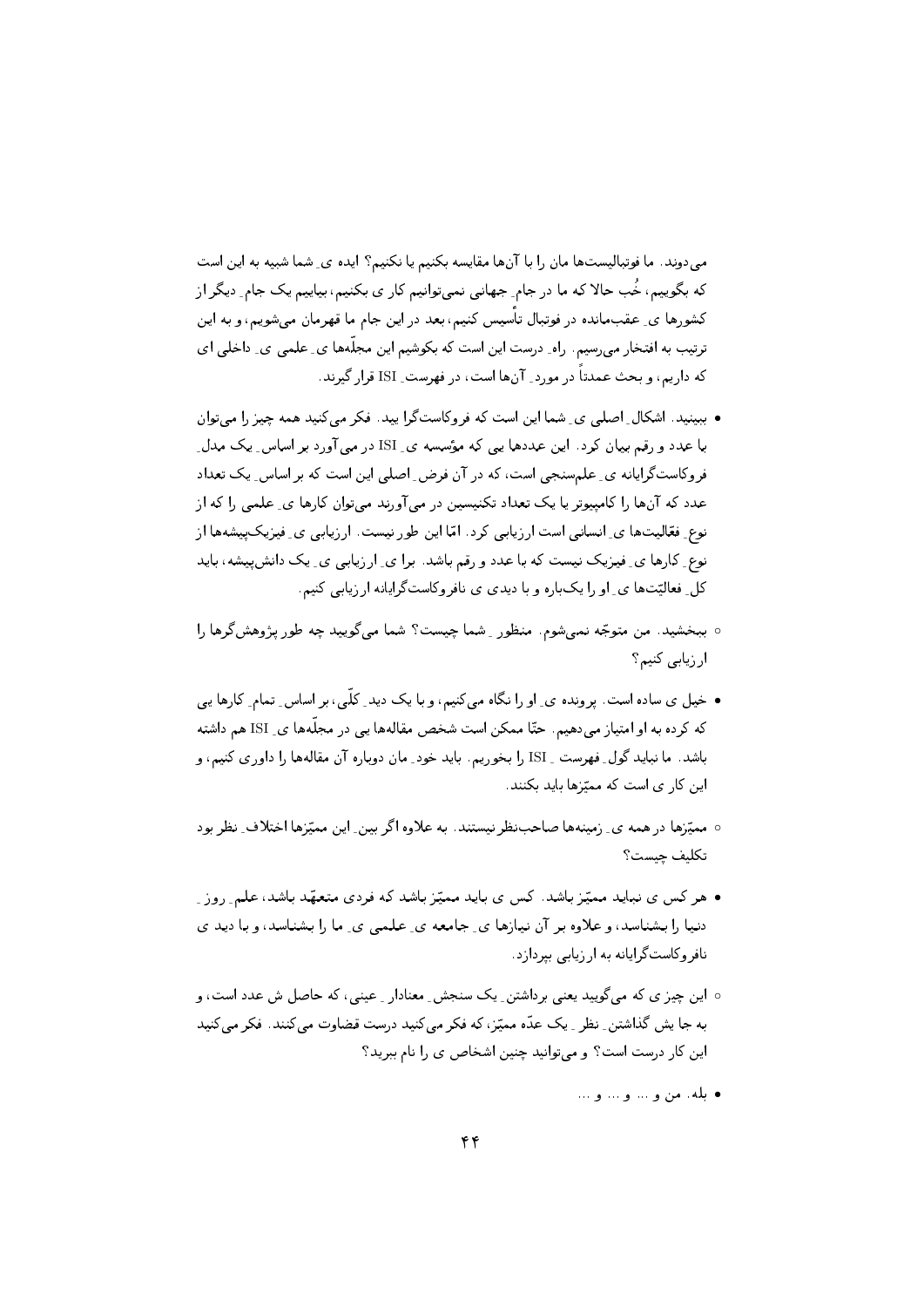7 ييوست: ضريب ِتأثير

تعریف ِ دقیق و رسمی ی ِ ضریب ِ تأثیر ی که تامسون محاسبه میکند در مرجع 5 آمده است. ضریب ِ تأثیر عدد ی است که به مجّله (J) نسبت داده می شود، و برابر است با نسبت ِ دو عدد <del>B</del>، که در این جا ی تعداد ِ ارجاعها یی است که مقالهها ی ِ J در سال ِ  $n$  گرفته اند، به تعداد ِ مقالهها یی که در سالها ی ِ  $B$ و 1 $1 - n - 1$  و لاست. در فیزیک، در چند سال ِ گذشته، RMP بیش ترین صریب  $n-2$ تأثیر را داشته است، و PRL از آن پایینتر است (پایینتر از چهارم). یک علّت این است که اصولاً RMP مقالهها ي ِ مروري ميiويسد كه زياد ارجاع مي&يرند، و به علاوه تعداد ِ مقالهها ي ِ RMP كم است ــ فصل نامه است، با تعداد ِ کم ی مقاله ی ِ مفصل . امّا برعکس، PRL تعداد ِ مقالهها یش بسیار زیاد است ــ هفتهنامه است، و هر مقاله حد اکثر 4 صفحه، در هر شماره حدود ِ 70 مقاله. بنا بر این، علمیرغم ِ این که ضریب ِ تأثیر \_ PRL از RMP کمتر است، این مجلّه یک ی از داغترین مجلّهها ی ِ فیزیک است.

در این که ضریب ِ تأثیر اطلاع ِ مهم ی در مورد ِ مهم بودن ِ یک مجلّه می دهد بحث ی نیست. امّا استفاده از آن در رتبهبندی ی ِ یک مقاله ی ِ خاص درست نیست، زیرا اصولاً این پارامتر به یک مجلّه نسبت داده می شود. برا ی ِ رتبهبندی ی ِ مقالهها از تعداد \_ کل ِ ارجاعها یی که گرفته است استفاده میکنند. برا ی ِ رتبهبندی ی ِ نویسندهها هم پارامترها ی ِ مختلف ی تعریف شده است، از جمله (متوسط ِ تعداد ِ ارجاعها ی ِ همه ی ِ مقالهها)) یش، و پارامتر ِ h که آن را هیرش " ( در سال ِ 2005) معرفی کردہ است [6].

توجّه به این نکته مهم است که همه ی ِ این پارامترها به فهرست ی از مجلّهها که ارجاعها ی ِ آنها شمرده میشود وابسته اند، و معتبرترین فهرست ی که فعلاً در دنیا ی ِ آکادمیک از آن استفاده می شود فهرست تامسون است.

# 8 - سپاس گزار ی

از امیر آقامحمدی، محمد خرمی، و امیرحسین فتحاللهی، که ویرایشها ی ِ اوّلیه ی ِ این مقاله را خواندند و تذکّرها ی ِ بهجا یی دادند سیاس گزار ام.